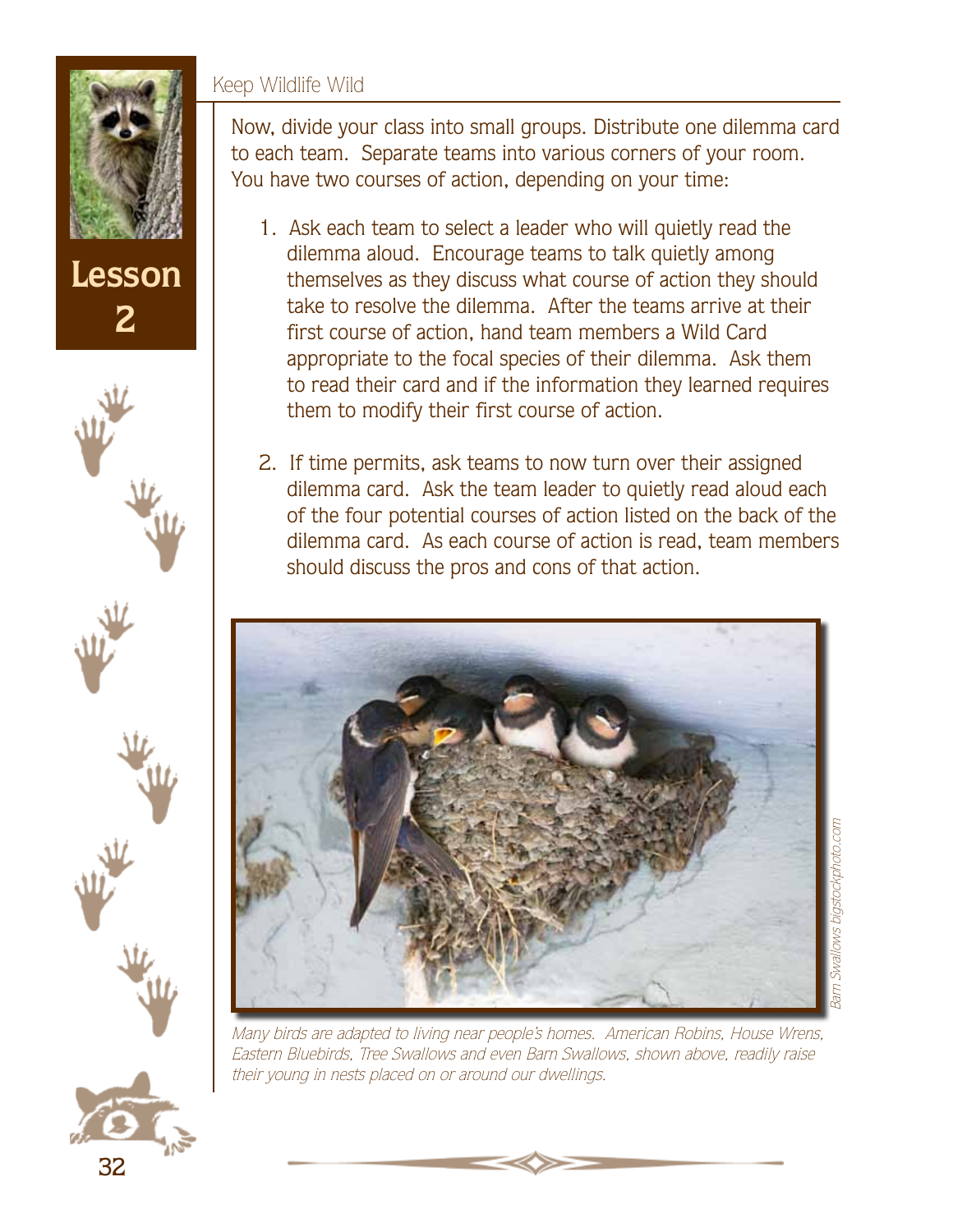#### A Lesson Plan for Grades 4-6



Wild animals held in captivity become very stressed. Stress can lead to illness and sometimes death. Licensed wildlife rehabilitators know the best ways to reduce stress levels in captive wildlife.



Captive Raccoon alamy.com

Ask each team leader to carefully formulate his or her team's response. Now, ask students to return to their assigned seating. Direct each team leader to the front of the classroom to report what his or her team's dilemma was and what the team decided was the best course of action to take **and WHY**. Ask the class if they agree or disagree with that team's decision.

As the classroom instructor, refer to the information presented in the **Possible Actions--Teacher Info** cards (pages 55-63) to help guide the classroom discussion. This is particularly important if your class had time to discuss each of the four potential actions on the back of their dilemma card. **This information is critical to help your students reach a common understanding about what actions are appropriate** and what actions are not if they find a young wild animal alone in the wild. **Be sure your students know that they should NEVER chase, hold or pick up a wild bird or mammal by themselves.** Instead, they should tell an adult about the wild animal situation and ask the adult to contact the Wisconsin Department of Natural Resources or a licensed wildlife rehabilitator.

Finally, ask the students the followup question presented in the **Note section** on the **Possible Actions--Teacher Info** cards.

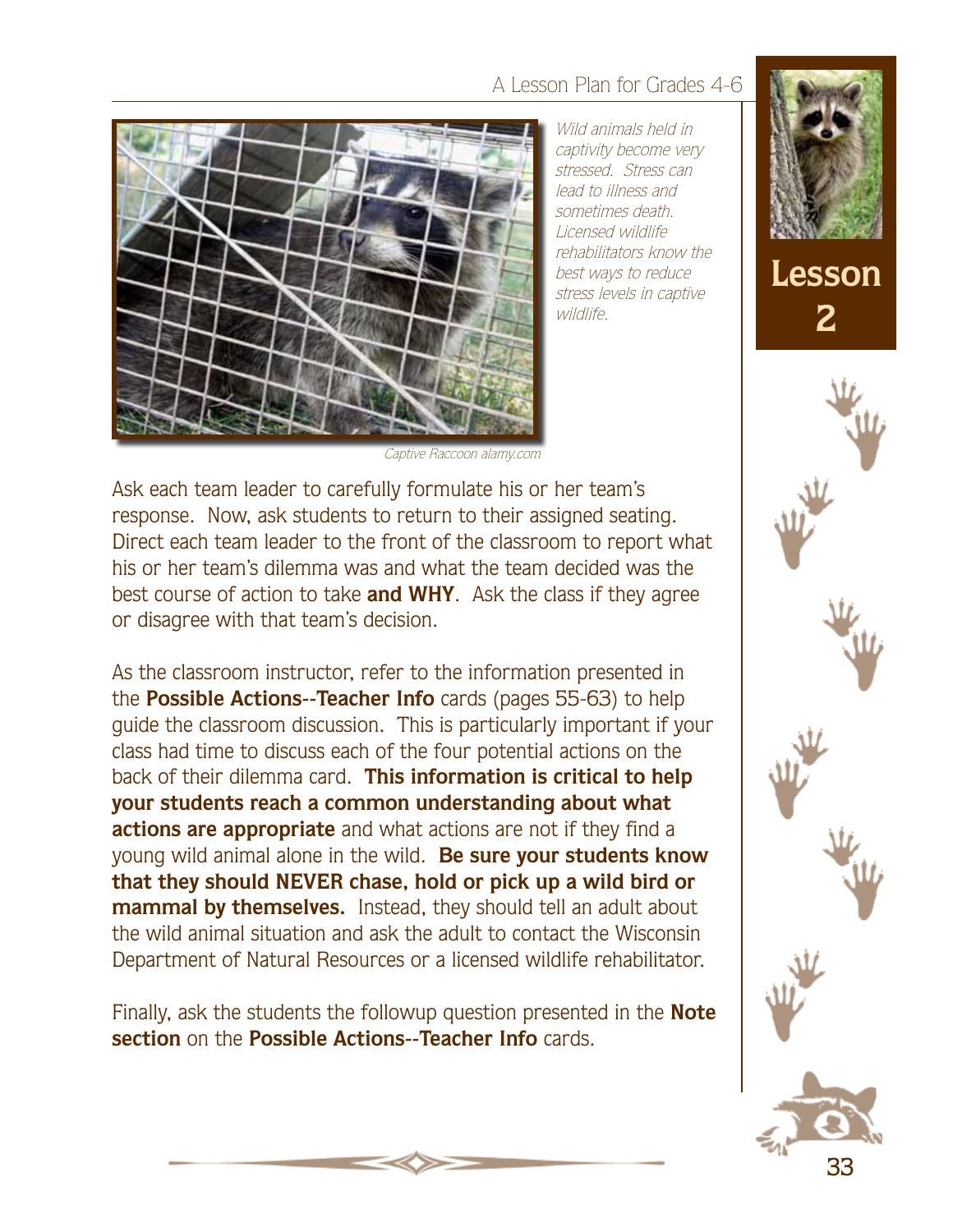



46

# **What a Dilemma! Student Dilemma Cards**

Print off the following eight Dilemma Cards using two-sided printing. The front of each card poses the dilemma. The back of each card presents four possible actions that students may possibly take to resolve the dilemma. Once the cards have been printed, cut each sheet in half. This will give you a total of eight dilemma cards.



A fledgling is a young bird that is nearly fully feathered. Its eyes are open, it is alert and it can flap its wings though it may not yet be able to fly any distance. This fledgling robin is at the stage of life when it is supposed to leave the nest. One or both of its parents is probably nearby. Parent songbirds fend for their young for a week or more once the young have fledged.

#### Keep Wildlife Wild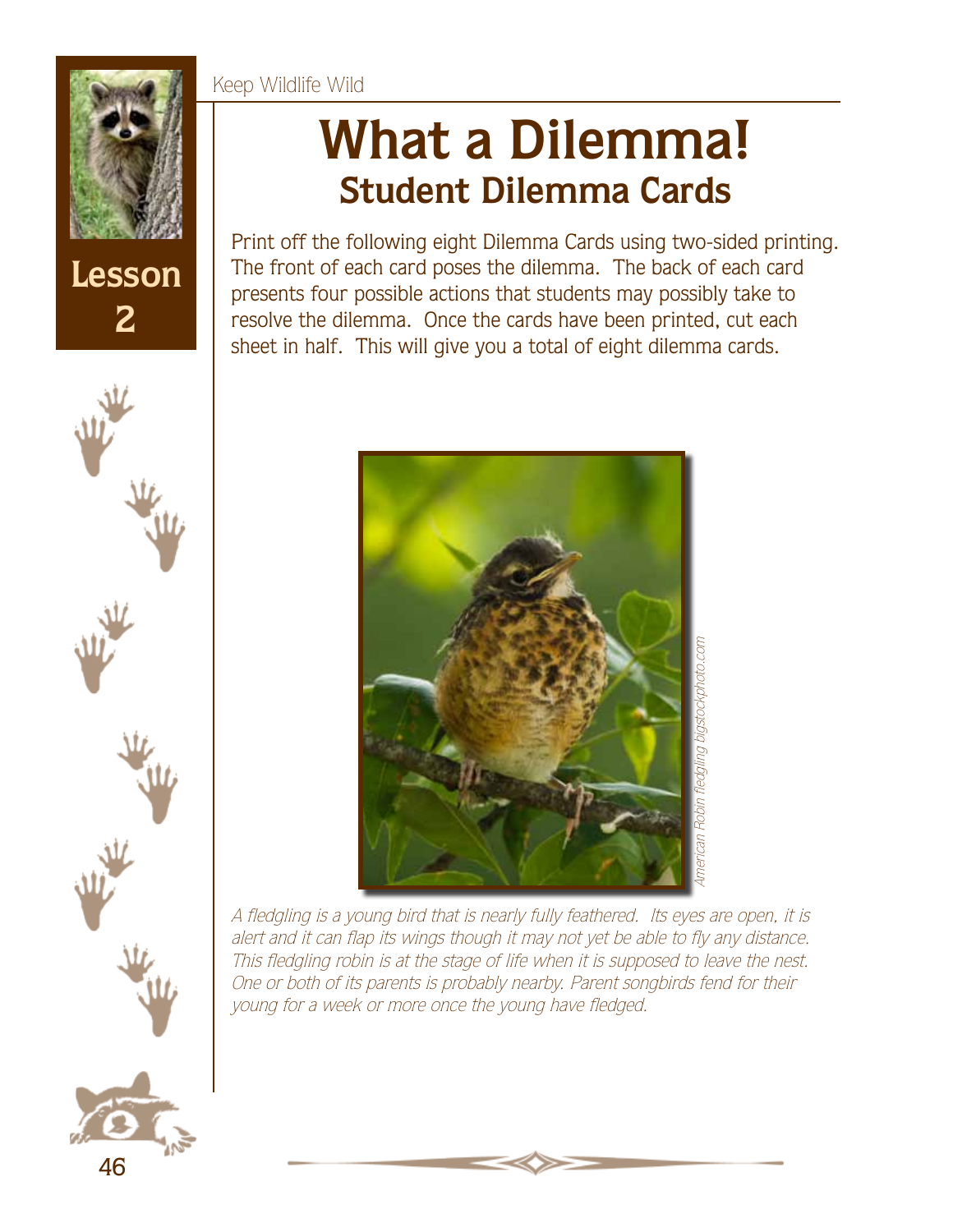It's a May afternoon and you are in the yard playing with your dog. Suddenly your dog goes over to an area, sniffs and digs around a bit and comes back with a baby bunny (called a **cottontail kit**) in its mouth. It drops the kit at your feet. The kit doesn't appear to be injured--just a bit wet from your dog's saliva. The kit still has its eyes closed. You look where your dog had just been and find a nest of kits. The mother cottontail doesn't seem to be anywhere around.

**What would you do?**

#### **What a Dilemma!**

 $\frac{1}{2}$ 

You are in your backyard playing soccer with your younger sister when she accidentally kicks the soccer ball into the woods behind your house. As you enter the woods to retrieve the ball, you discover a baby squirrel (called a **kit**) lying on the ground. The kit does not appear to be injured. It is about 3-4 inches



long and its eyes are still closed. As you survey the surrounding area, you see what appears to be a squirrel nest high in a nearby tree. You don't see any adult squirrels in the area.

**What would you do?**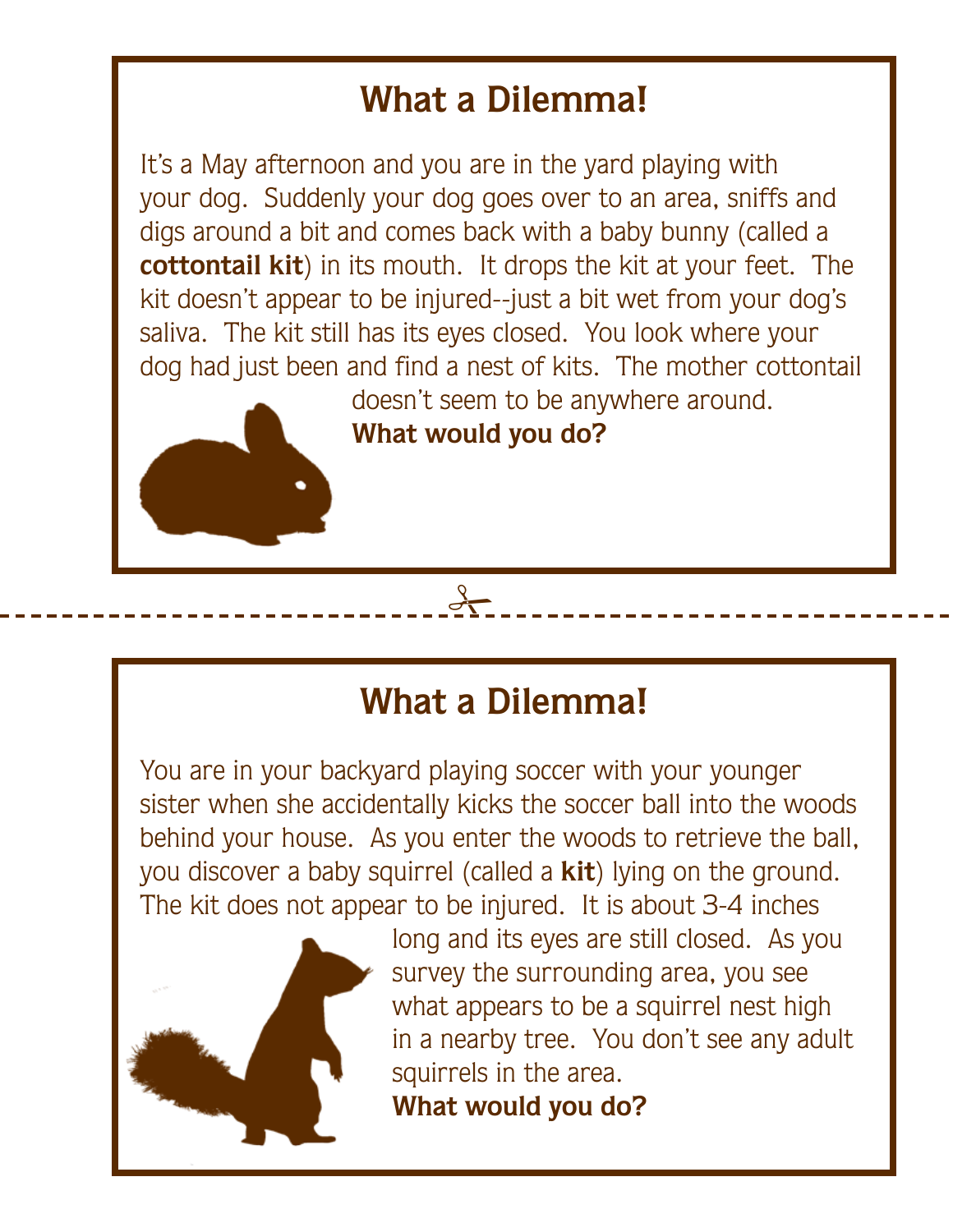- 1. You put the cottontail kit back in the nest, covering it as best as you can. You then leave the area with your dog, and watch from inside the house to see if the mother cottontail returns.
- 2. You take your dog inside the house and tell your mom who grabs her leather garden gloves. You show her where you found the kit. She carefully picks it up with gloved hands and places it back into the nest. Then she covers the kit with the remains of the nest. She says your dog must be on a leash when outside, until the kits have left the nest.
- 3. You know your friends would be envious if you show them the kits, so you pick them up and carry them--wrapped in the hem of your T-shirt--into your house. You intend to raise them and keep them as pets. What a neat school science project this will be.



4. You just learned about wildlife rehabilitation in your class. You remembered that the DNR webpage has a list of rehabilitators so you go online and jot down the address of the closest rehabilitator. You then tell your parents who then place the kits in a cardboard box and drive you and the kits to that rehabilitator as soon as possible.

## **Possible Actions**

 $rac{1}{2}$ 

- 1. You leave the squirrel kit exactly where you found it, being careful not to touch it and hope for the best.
- 2. You take the squirrel kit inside your house, put it in a cardboard box with a non-raveling cloth (so it can't get tangled up) and offer it warm milk using an eye dropper.
- 3. You tell your parents about the squirrel and ask them to call the WDNR or a licensed wildlife rehabilitator to get their advice.
	- 4. You take the squirrel to school to show your teacher.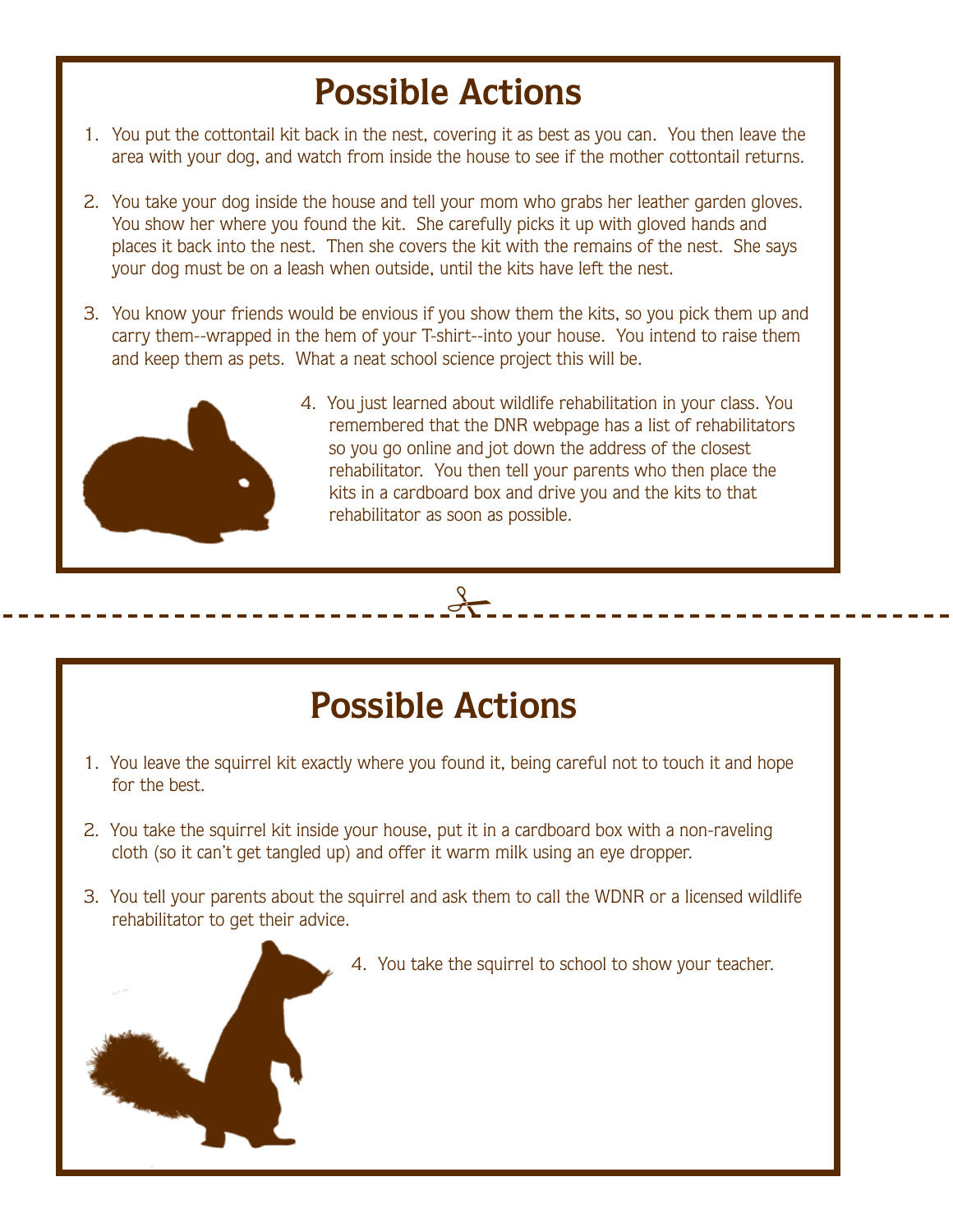It's a lovely Saturday morning in late May. As you walk to your friend's house in a wooded neighborhood, you hear a bird scolding near some bushes in a neighbor's yard. You walk over and find the neighbor's cat crouched in the shrubs with a young baby bird (called a **nestling**) in its mouth. Two other nestlings lie dead on the ground. You shoo the cat away. The adult bird has flown off. Searching deeper into the bushes, you locate



the plundered nest with one remaining nestling inside. **What would you do?**

#### **What a Dilemma!**

 $\frac{1}{2}$ 

You and your friend are walking home from school together. You are almost home when you notice a baby white-tailed deer (called a **fawn**) wandering around the neighborhood. It doesn't look injured and isn't crying. You don't see any other deer in the neighborhood. **What would you do**?

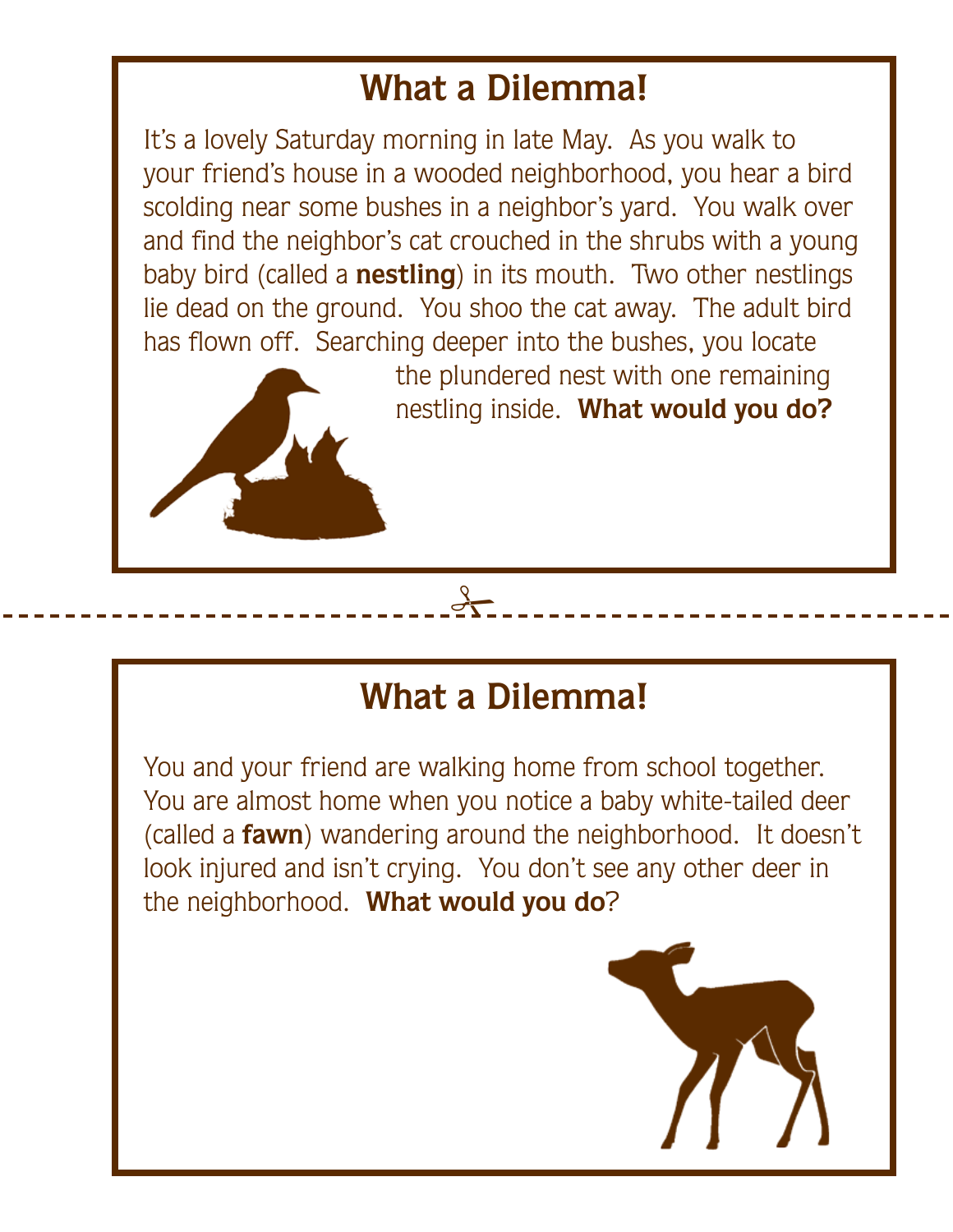- 1. You pick up the nestling and take it to your friend's house, where the two of you watch it for awhile. You then find a small shrub in your friend's yard and craft a makeshift nest out of grass and leaves and place the nestling in the nest and leave.
- 2. You knock on the neighbor's door and tell him about the bird nest with one nestling in it. His cat has killed two nestlings. You politely ask him to call a wildlife rehabilitator for advice and to watch to see if the parent bird returns. You also suggest that he keep his cat indoors.
- 3. You quickly run home and tell your mom or dad what happened. You ask your parent to go online and look for the **Keep Wildlife Wild** website to find the list of wildlife rehabilitators and give the nearest one a call to get advice on what to do.



4. You take the nestling and the nest back home with you and put it in a cardboard box in a corner of the garage. You then go out and dig worms to feed the nestling. You intend to raise the tiny bird and keep it as a pet.

### **Possible Actions**

 $\frac{1}{2}$ 

- 1. Scare the fawn away. There are cars and dogs in your neighborhood, and the fawn isn't safe here.
- 2. Pet the fawn. It's really soft, and probably needs your help. It would make a really cool pet. Maybe you can talk your parents into letting you keep it.
- 3. Go home and tell your parents, so they can call the WDNR or a wildlife rehabilitator for help. The fawn probably shouldn't be in the neighborhood, but you don't know what you should do. But your parents probably know!
- 4. Ignore the fawn. It doesn't look hurt, and you've seen deer walk through the neighborhood before. Its mom probably left it here for safety, and she will be back soon.

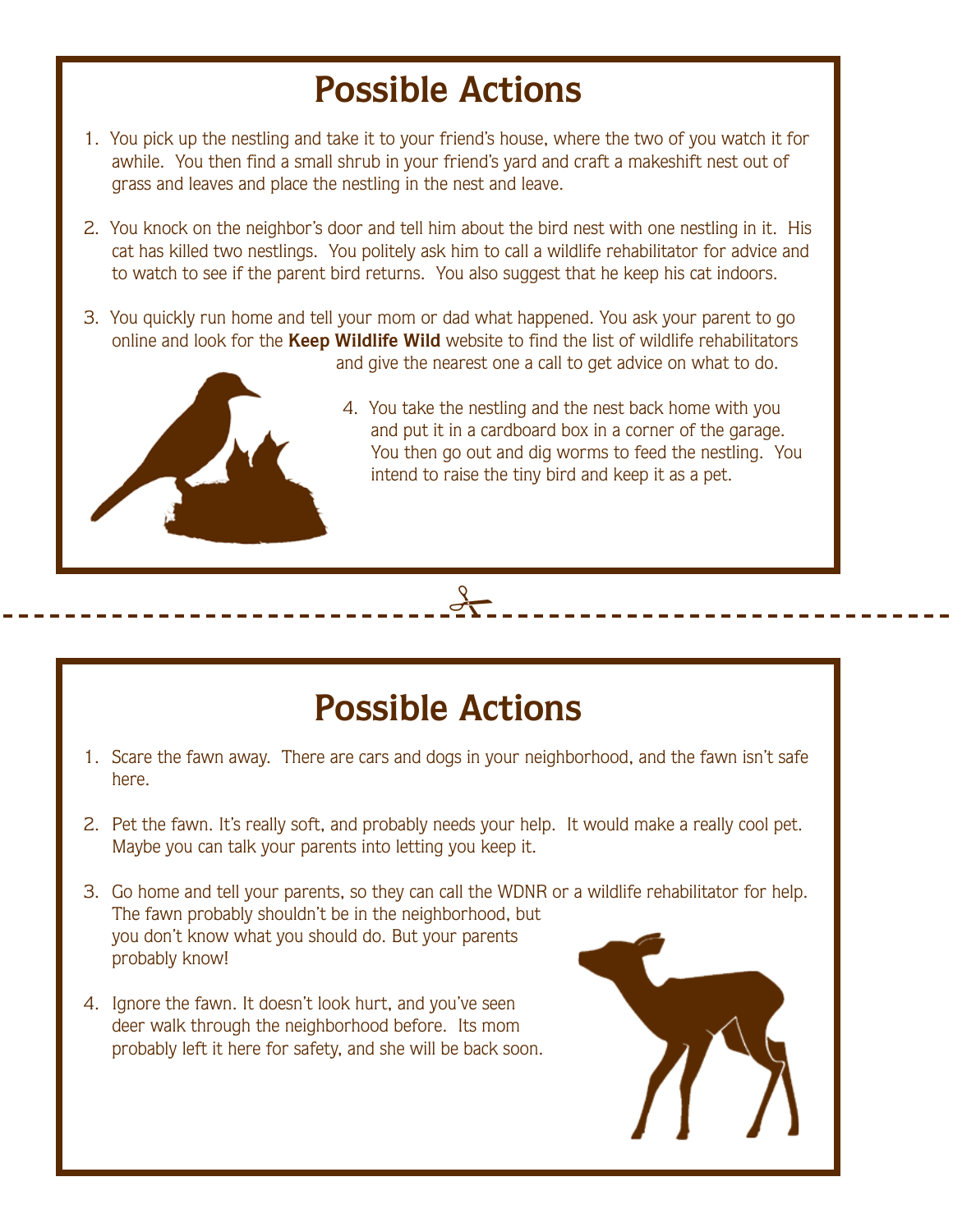One spring day, you are walking with your friends near the pond in your neighborhood park. You hear a peeping sound, and see a downy baby goose, called a **gosling**, wandering on its own on the shore, looking and sounding very distressed. You don't see any other geese around. **What would you do?**



 $rac{1}{2}$ 

An early morning spring storm with high winds causes a big old tree in your yard to fall down. No one is hurt, but when you go outside after breakfast, you find three baby raccoons, known as **kits**, on the ground next to the fallen tree. They are small and do not yet have their eyes open. There is no mother raccoon in sight. **What would you do?**

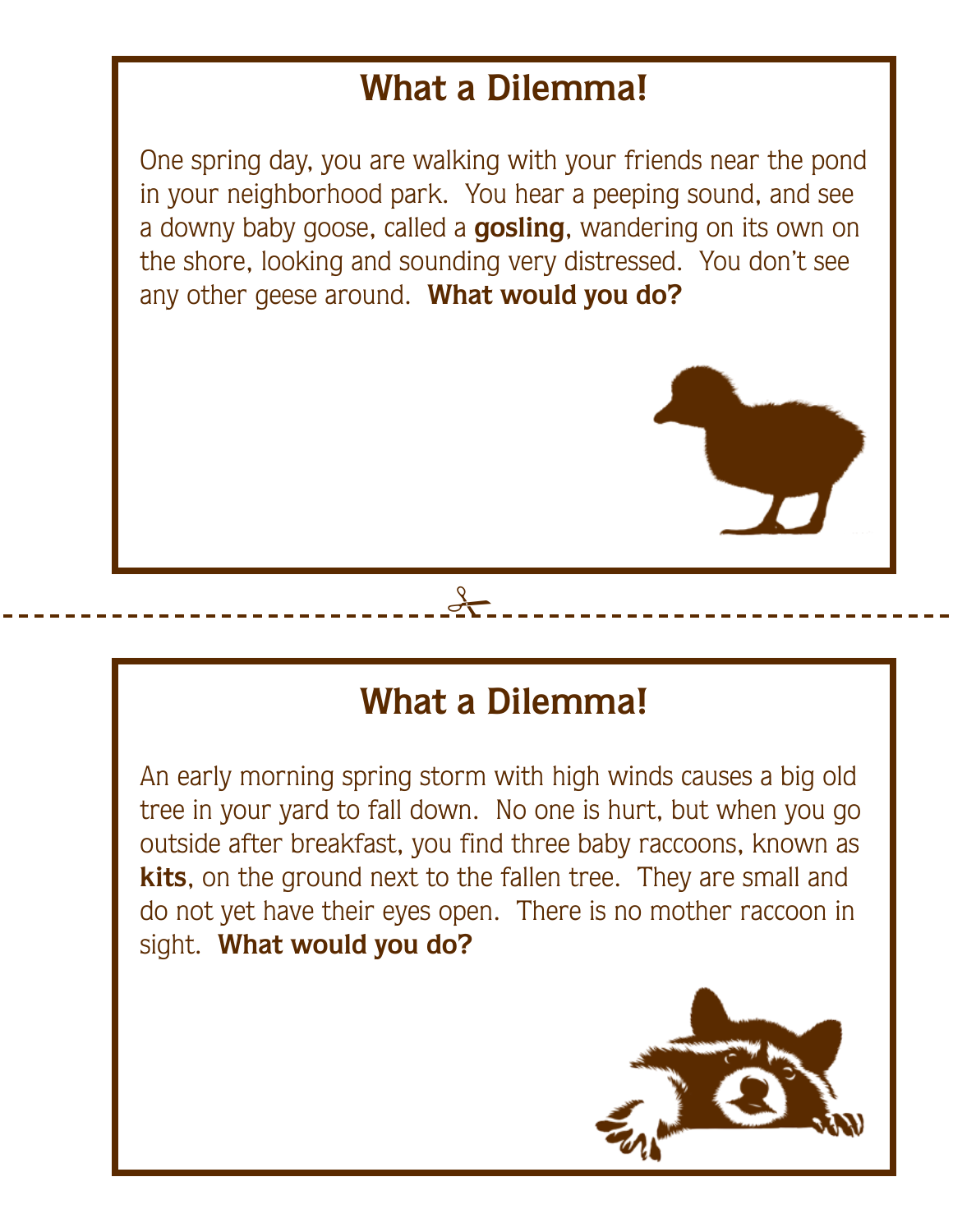- 1. You and your friends rush after the gosling and catch it. You then tell your friends that you'll accept the responsibility to take the gosling home to raise it by yourself. You know your mother wouldn't mind.
- 2. You quickly go home and tell your parents what you've found and ask them to call the Wisconsin DNR or a licensed wildlife rehabilitator for advice on what you should do.
- 3. You and your friends shoo the gosling out into the water where you think it will be safer.
- 4. One of your friends reminds you that the local petting zoo is nearby, so you take the gosling there and ask the zookeeper to raise it so it can be on display when it reaches adulthood.

#### **Possible Actions**

 $\rightarrow$ 

- 1. You pick up the kits and bring them into your house. Then you go online to see what to feed them so you can take care of them until they are older.
- 2. You decide to leave them where they are and tell your parents what you've found, and ask them to call the WDNR or a licensed wildlife rehabilitator to get advice.
- 3. You go back inside your house, and watch out your window from a distance to see if the mother raccoon returns to her kits.
- 4. You call your friends to come over so you can show them the kits. Each of your friends picks up a kit and cuddles and pets it. They are so small, you know they appreciate the extra warmth and attention.

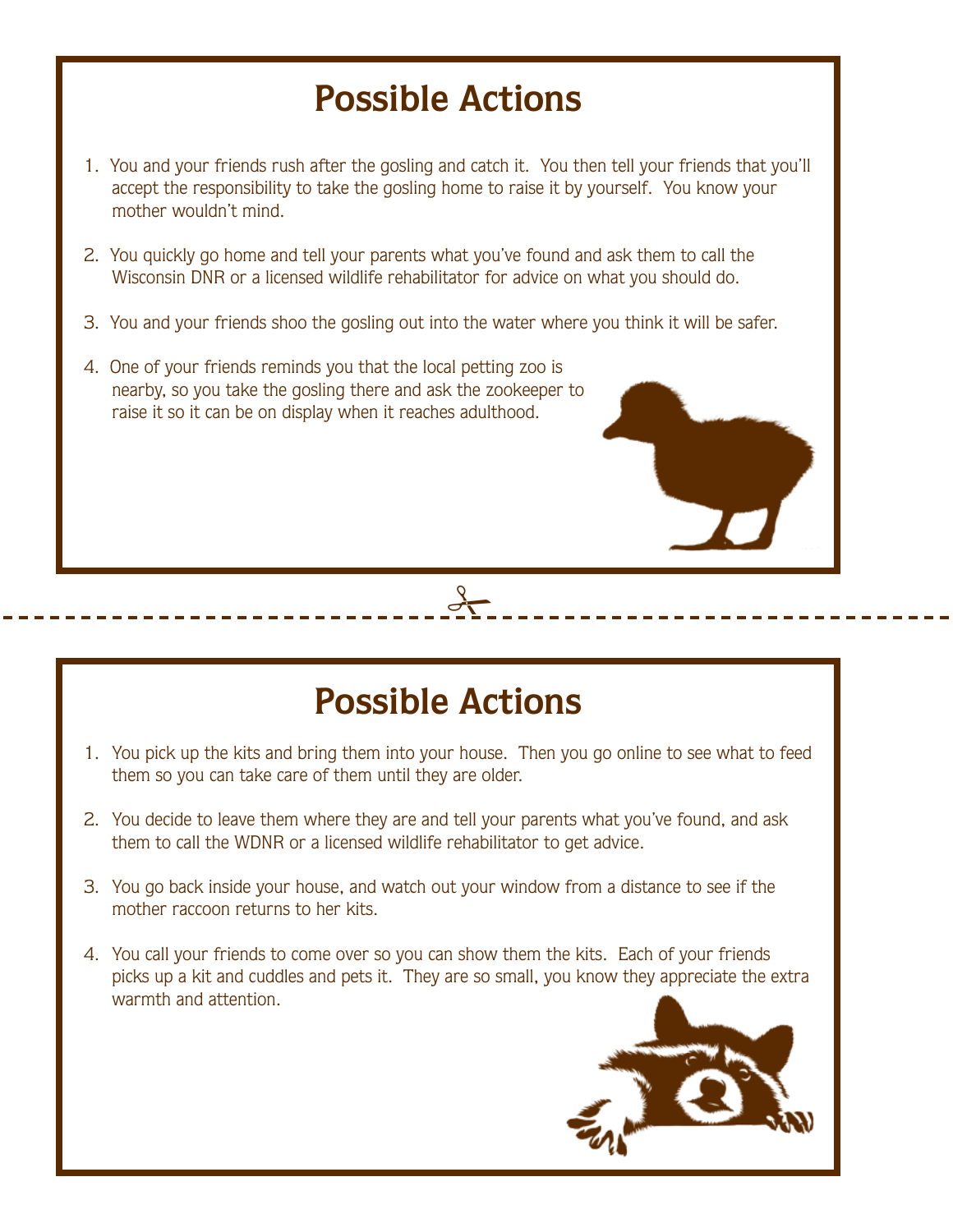It's a great May morning and you are playing Pokemon Go in your yard with some friends when you find a mother duck sitting on eggs in a nest under some shrubs. You call your friends over to see and the mother duck flies away. One of your friends touches one of the eggs. **What would you do?**



#### **What a Dilemma!**

 $\frac{1}{2}$ 

It's June and spring cleaning time. One of your chores is to clean the fireplace. It is full of dust and spider webs. While cleaning, you hear noises coming from inside the chimney. It's too dark to see so you grab a flashlight and look up. You are startled to see many eyes shining back at you! Panicking to get away from the multi-eyed monster, you quickly find a parent. Together you check out the mysterious creature and find that

the eyes belong to a family of raccoons whose mother has decided your chimney makes a great nursery for her babies, known as **kits**. **What would you do?**

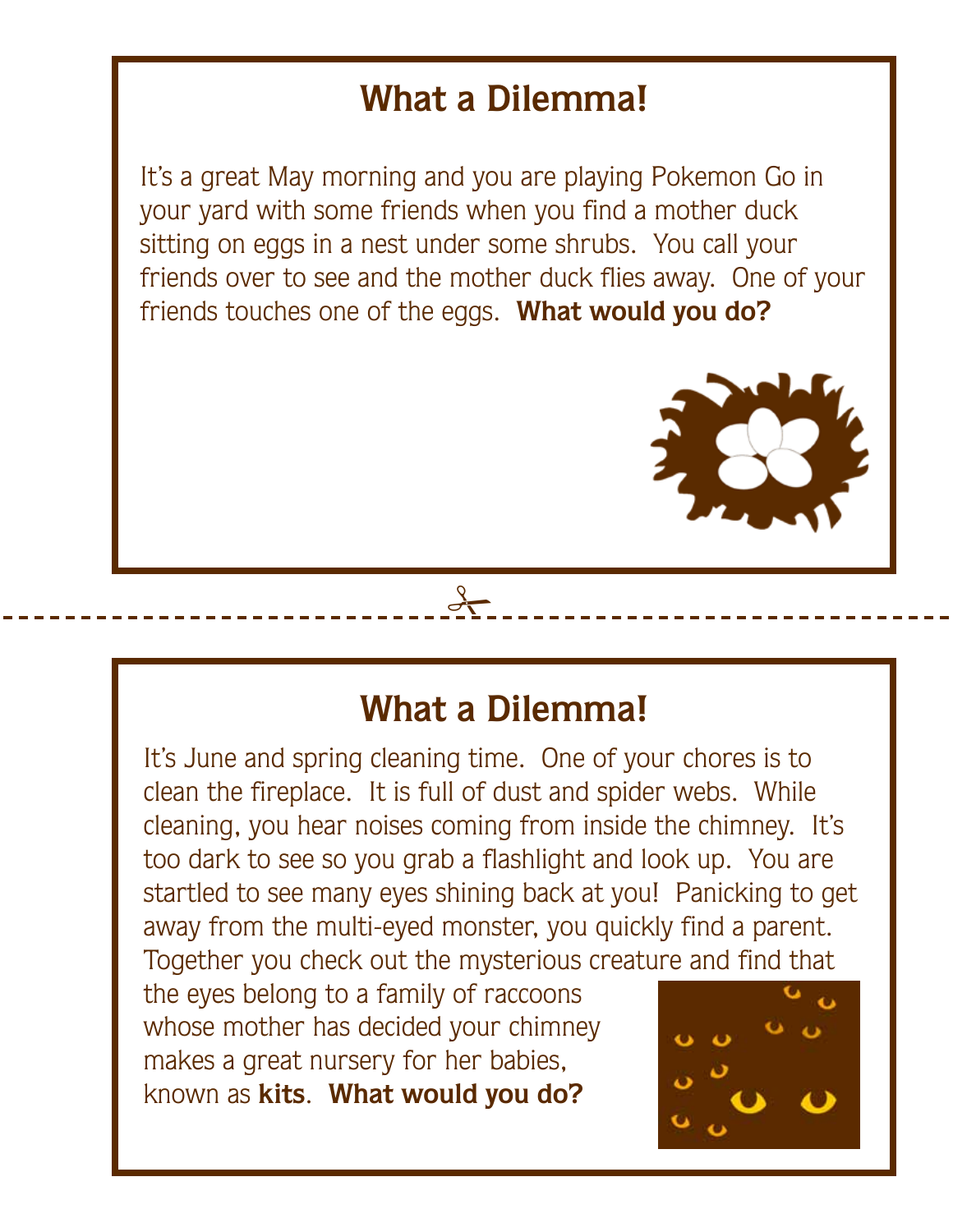- 1. You've heard that once a person touches an egg or a baby animal its parents will reject it, so you take the eggs home to try to hatch them.
- 2. You and your friends leave the area right away so the mother duck will feel safe enough to return to her nest.
- 3. You gather up all the eggs and the nest and move them to a place that you think is safer.
- 4. You and your friends each pick up some of the eggs and hold them in your hands to try to keep them warm until the mother duck returns.



#### **Possible Actions**

 $rac{1}{2}$ 

- 1. You decide to wait until the kits have grown and they will naturally leave on their own. You tell your parents about the situation. They decide to bar the opening of the fireplace with plywood. Once the raccoons have left, your dad will put a cap on the chimney to prevent any animals from coming back.
- 2. You tell your parents you learned what wildlife rehabilitators do. You ask your parents to contact Wisconsin DNR to get the phone number for a local rehabilitator. The experienced rehabilitator will probably give you good advice on how to handle the situation.
- 3. You figure that smoke will chase the raccoons away and encourage them not to come back. But, you don't want them to inhale a lot of smoke all at once, so you start a small fire, then make it bigger for more smoke.
- 4. You believe you can lure the raccoons out with a treat. You grab some sandwich meat from the fridge and hold it in the fireplace to see if the raccoons will climb down and take it from your hands. You'll wash your hands after you've moved them out.

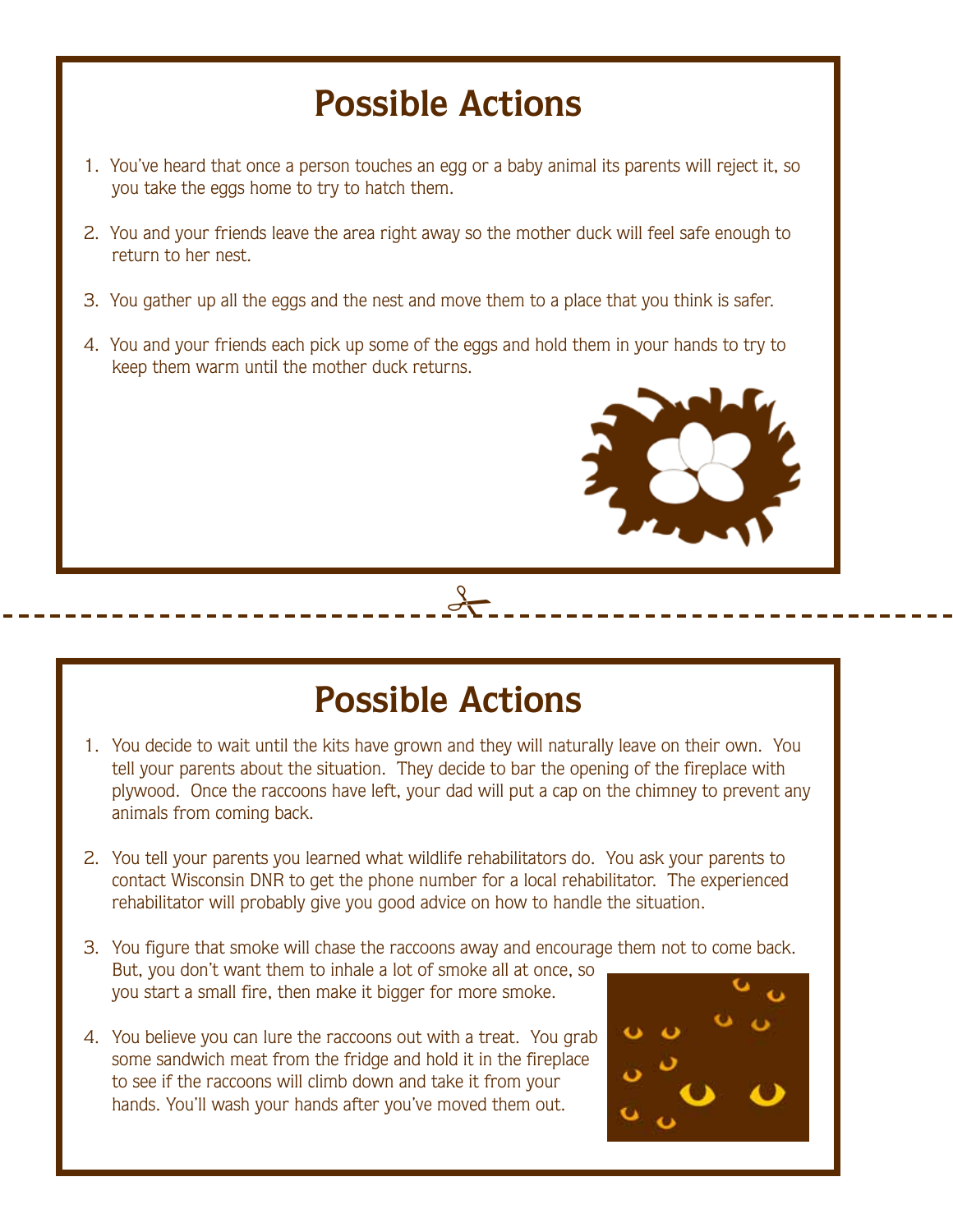# **What a Dilemma! Possible Actions--Teacher Info Cards**

Refer to the eight **Teacher Info Cards** (pages 56-63) that give background information relating to each of the four possible actions for each of the eight student **Dilemma Cards**. Each **Teacher Info Card** has a small graphic icon that will help you correspond it to the appropriate student **Dilemma Card**. As each team leader reports his or her team's response to the four actions, you, the classroom instructor, should read through the information presented on the corresponding **Teacher Info Card**. If the team leaders do not give the appropriate answers, use the **Teacher Info Cards** to share the correct answers with the classroom.



It's important for your students to understand that they should NEVER chase, touch or pick up a wild animal, even if it is a "cute baby." Wild animals are well-adapted for survival and they know how to kick, scratch and bite. Some, unfortunately, may carry diseases that may be transmitted to people or pets. Your students should ALWAYS alert an adult and request that they contact WDNR or a licensed wildlife rehabilitator for advice.

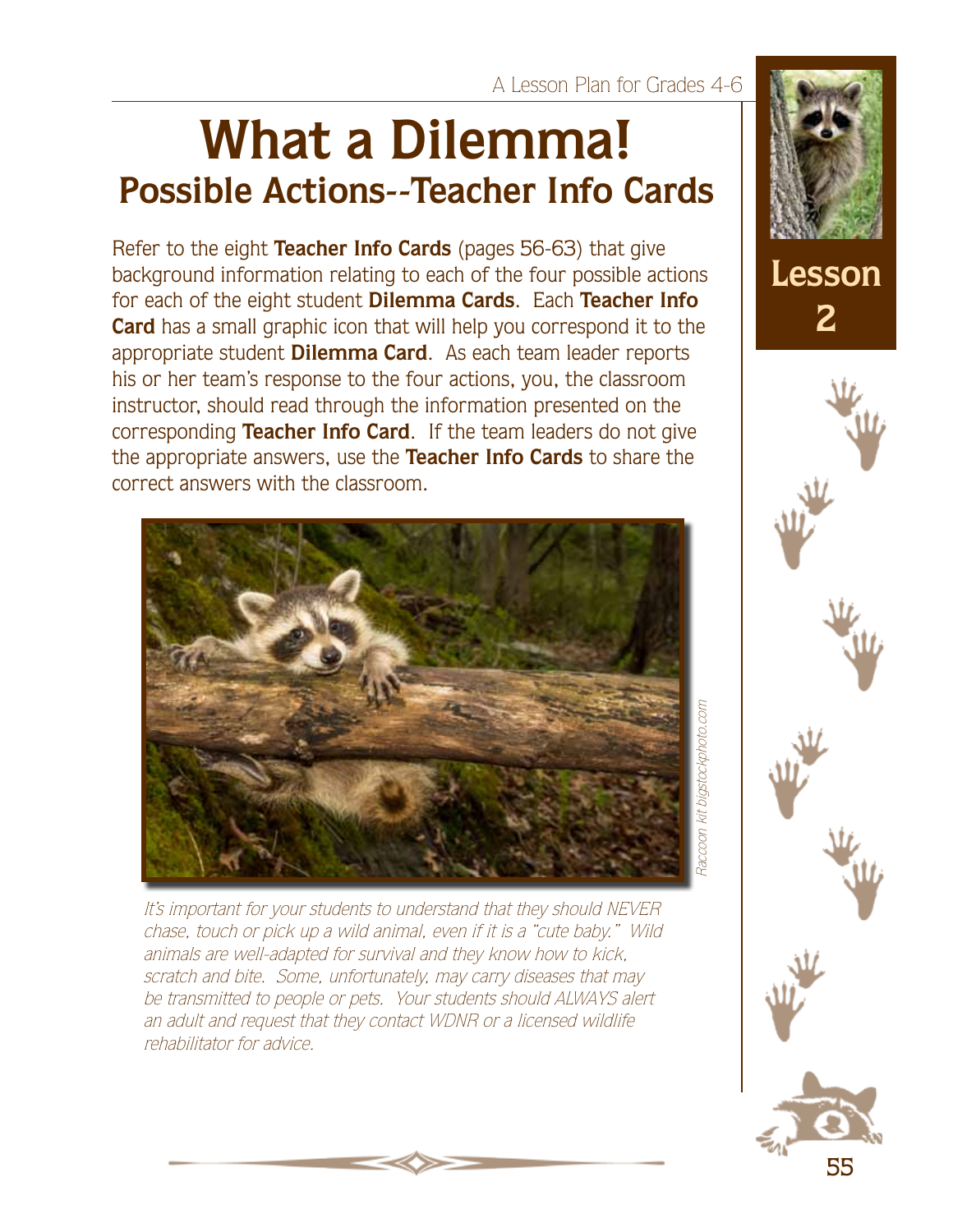#### **Possible Actions--Teacher Info Cottontail Kit Dilemma**

- 1. No! Children should never pick up a wild animal by themselves, especially with bare hands. Touching a wild mammal with bare hands is a bad idea because wild animals MAY carry diseases or parasites that may be transmitted to people and pets. Young wild mammals are capable of kicking, scratching and biting. Since cottontail mothers return usually at dawn and dusk, watching from a window may prove frustrating and fruitless.
- 2. This decision has some good points. Taking your dog inside the house and keeping it there is wise because once a dog finds a nest, it will keep pestering the nest and likely harm the kits every time you let your dog out. Keep your dog leashed until the kits have grown and left the nest. Involving your parents is a good thing, too. Children should never try to rescue a wild animal on their own. In this case, the mother knew enough to use leather gloves. Even though she didn't contact a wildlife rehabilitator for advice, she must have learned, somewhere, how to handle cottontail kits.
- 3. Science project or not, this is definitely NOT a wise decision! It is illegal to keep wild animals as pets. Wild animals do not make good pets. They have special diets difficult to duplicate under captive conditions. As young animals grow up, their defensive behaviors emerge and they become capable of kicking, biting and scratching. Also, sometimes wild animals carry diseases or parasites (even fleas!) that may be transmitted to people and pets.
- 4. There are some pros and cons to this answer. While trying to locate the nearest wildlife rehabilitator is a great decision, the best decision would be to call the rehabilitator FIRST rather than just assuming the rehabilitator will automatically accept the cottontail kit. Not all rehabilitators accept all wild animals. More importantly, if the kit's mother is alive and nearby, she normally would try to return to the nest to care for its young. If you move the kit away, you've reduced or eliminated the possibility of the kit being raised by its rightful mother. Call the rehabilitator first, and he or she may well direct you to the information provided in decision #2, above.
- **Note:** For further discussion, ask "How can you tell if a mother cottontail is attending her kits overnight?" **Answer:** The best way of monitoring a cottontail nest is to place long strips of dried grass, small twigs or even construction paper strips in a crisscross pattern over the nest. In the morning, if the pattern has been disturbed but the kits are still in the nest, mother cottontail is taking care of her young. If the pattern hasn't been disturbed, the mother may have died and the child's parent

should call the local rehabilitator for advice.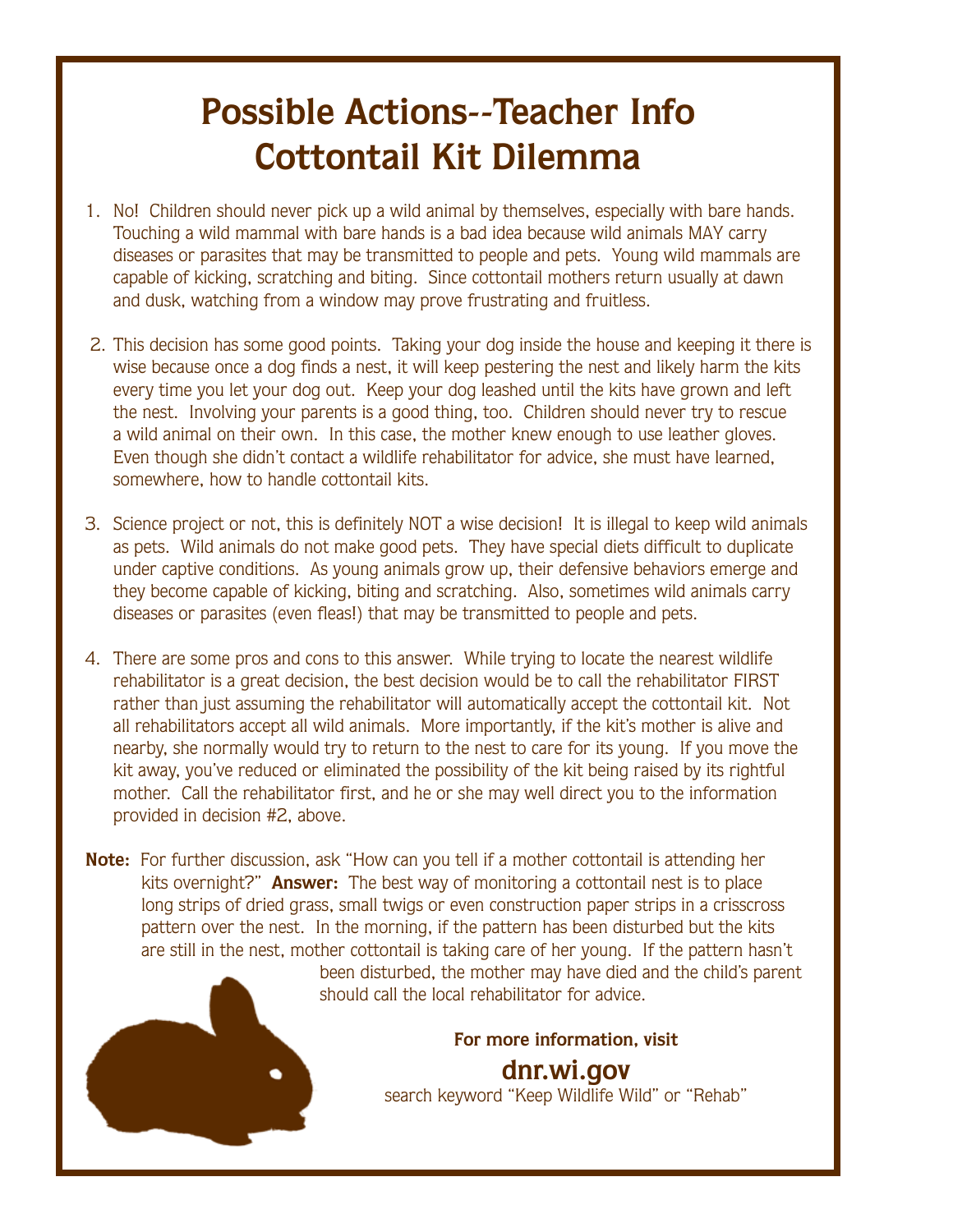## **Possible Actions--Teacher Info Squirrel Kit Dilemma**

- 1. This is a legitimate option if the weather conditions are mild. However, if it is cold and/or raining, then it would be best to call the WDNR or a licensed wildlife rehabilitator to get their advice considering the specific conditions.
- 2. Unless directed by a wildlife rehabilitator, it would be best to leave the kit outside near the tree/nest where it has a better chance of being found by its mother. The kit should only be taken inside if directed to do so by a wildlife rehabilitator and with the assistance of an adult. Feeding the kit cow's milk can cause diarrhea, dehydration and even death.
- 3. Overall, this is the best approach to take. What will the WDNR or a licensed wildlife rehabilitator tell your parents to do? Have your students read the Squirrel Kit Wild Card. They'll learn that their parents should find a shallow cardboard box and place a non-raveling cloth in the bottom. Then, with gloved hands, they should place the squirrel kit in the box and leave it at the base of the tree that has the nest in it. Everyone can then go inside and observe from a distance to see if the mother returns. Since squirrels are active during the day, it is very likely that you will see the mother squirrel return.
- 4. No! This option is simply wrong and would not be the correct thing to do under any circumstances. However, if you and your parents follow the steps in #3, you could take a quick photo of the squirrel kit in the box or create a poster describing the steps you took to reunite the kit with its mother. Then you could share the experience with your classmates to help them learn how to **Keep Wildlife Wild**.
- **Note:** For further discussion ask "What should be done if the mother squirrel does not return after several hours?" **Answer:** The parents should call the WDNR or a licensed rehabilitator to get further instruction.

![](_page_13_Picture_7.jpeg)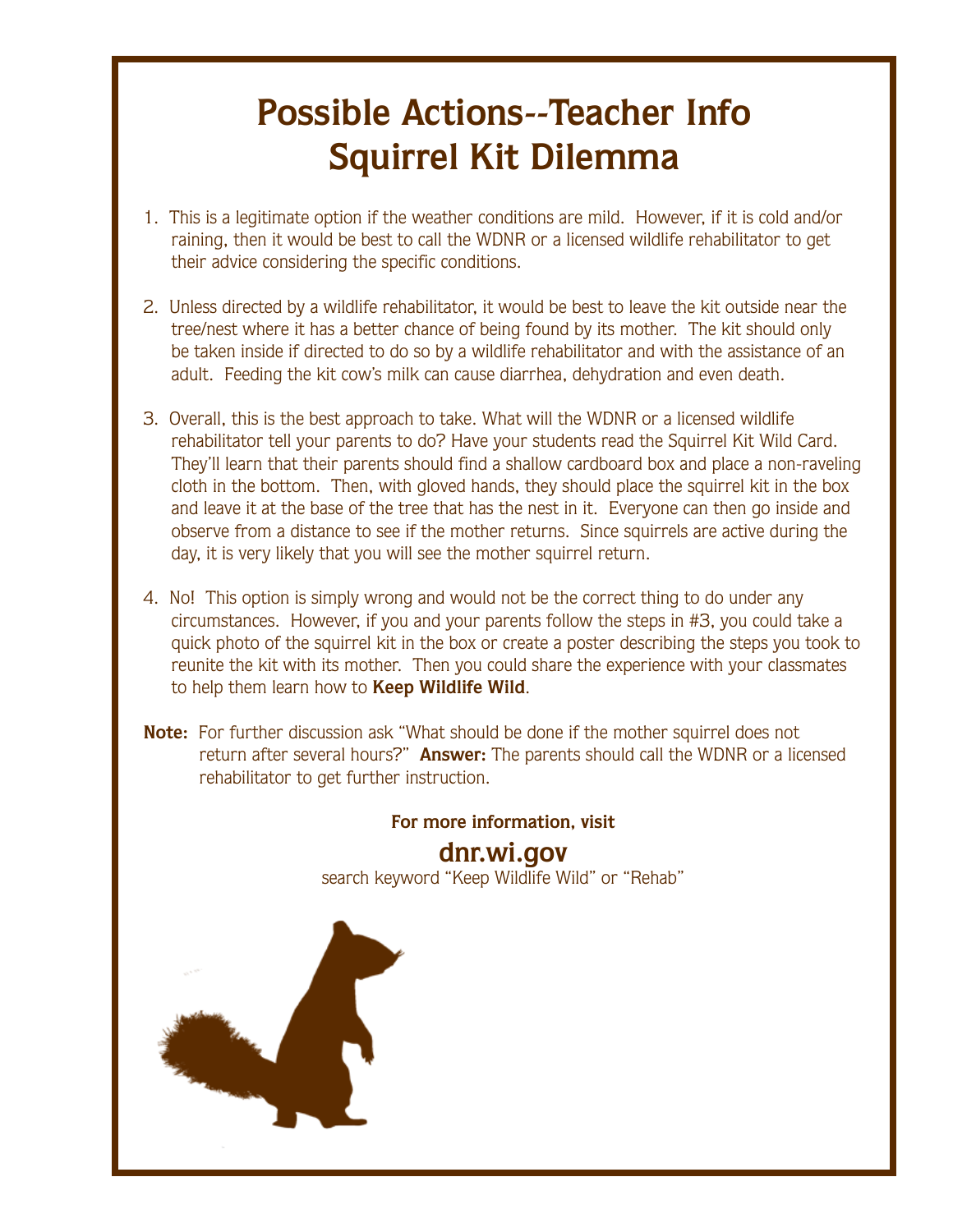#### **Possible Actions--Teacher Info Songbird Nestling Dilemma**

- 1. No! This is NOT wise. Children should NEVER pick up a wild animal. Nestlings are fragile and can easily be injured. Wild animals may have diseases that people and pets may catch. Moving a nestling or a fledgling from the area in which you found it will make it nearly impossible for the wild parents to locate their young. Moving a nestling (or a fledgling) to a new area may well mean the death of the young bird.
- 2. Under certain circumstances, this might be a good decision, but only if you know the neighbor very well and your parents would be OK with you approaching him on your own. Ideally, you should involve one of your parents first. It would be wonderful if the neighbor would take your advice to keep his cat indoors. Cats that are allowed to roam kill billions of birds and other small wild animals in the U.S. each year, and many die young. It's best to leave the area so the parent bird can feel safe enough to return to tend to its young.
- 3. This decision is wise. Involving adults (parents or teachers, for instance) is a very good idea. Then they may contact a licensed wildlife rehabilitator for helpful advice. If your parents know the neighbor well, they may be willing to suggest that he keep his cat inside so both the cat and wildlife will be safer. With a little effort, domestic cats can readily adapt to life indoors and live a long and happy life.
- 4. No! This decision is definitely not a good idea. Children should NEVER touch a wild animal because they may carry diseases, parasites or fleas that can spread to people or pets. Most people are inadequately trained to care for a young animal, particularly an infant animal that requires extra special handling and feeding.
- **Note:** For further discussion, ask "What's the difference between a nestling and a fledgling?" **Answer:** A **nestling** is a naked, downy, or partially feathered baby bird that is too young to be out of the nest. Its eyes may still be closed and its head may be wobbly. They need assistance and cannot fend for themselves. A **fledgling** is an older baby bird that has most of its feathers, though its flight feathers may not be fully formed. Fledglings are **supposed** to leave the nest, often when they are not fully prepared to fly. The act of leaving the nest is called "fledging." Fledglings will remain on the ground or in tree branches and flap their wings, as they learn to fly. Their parents are busy finding food to keep their fledglings full. If a predator lurks nearby, parent birds will often make noise,

![](_page_14_Picture_6.jpeg)

flap their wings rapidly and act as though they are injured to try to draw the predator's attention to them and away from their young. Fledglings usually do not need your help.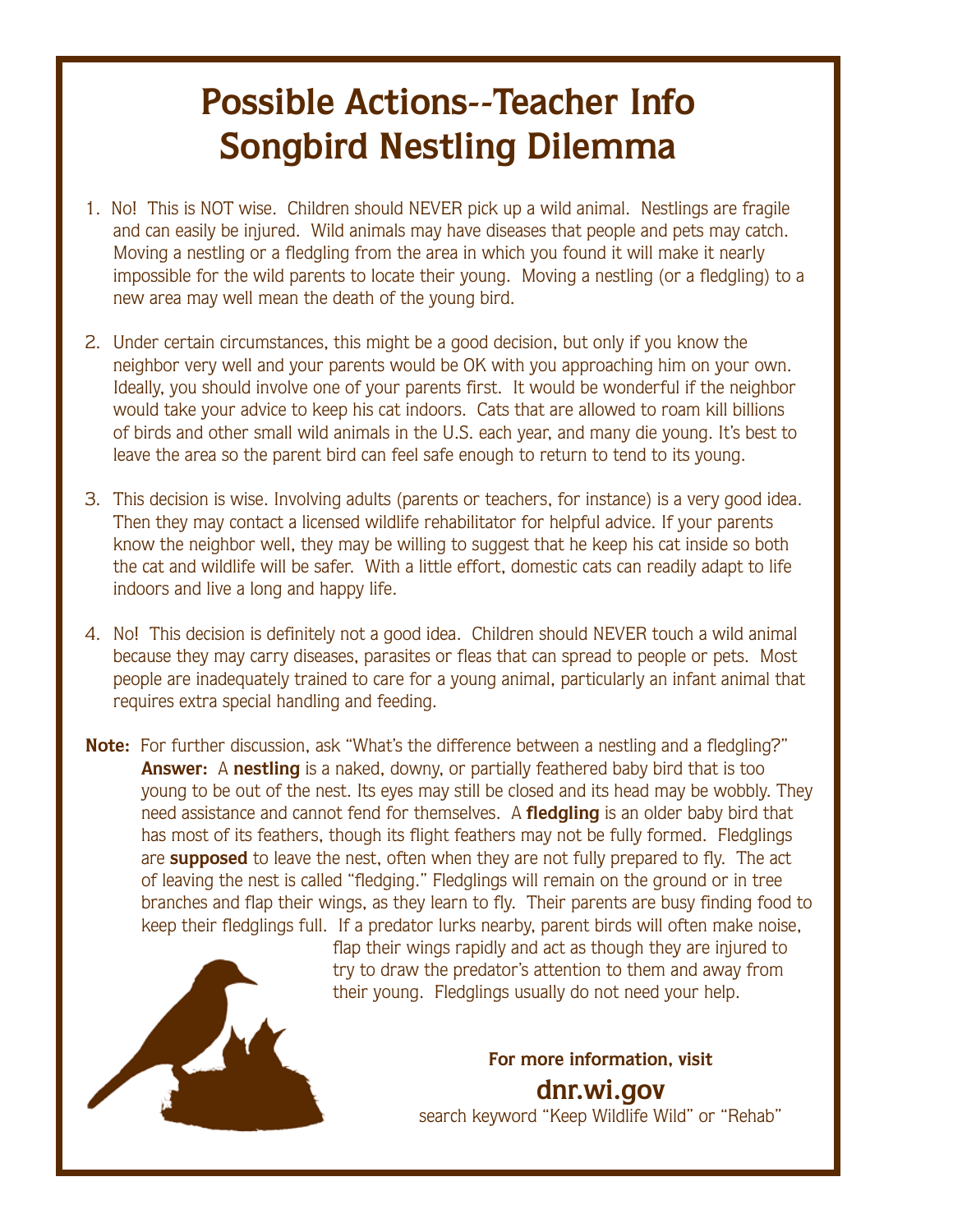## **Possible Actions--Teacher Info Fawn Dilemma**

- 1. This is not an option. Scaring the fawn from the area where its mother placed it in the first place could mean that the mother doe won't find her fawn.
- 2. This is not an option. It is illegal to keep wild animals as pets, and it's not in the best interest of the animal. A wild animal has specific needs that people cannot meet. A young animal's best chance of survival is with its mother. Also, although you should never handle a wild animal, particularly with your bare hands, it is a myth that a mother will abandon her baby if she smells human scent.
- 3. This is an option, but not the best option. It is normal for a doe to leave her fawn unattended for long periods of time; keeping fawns hidden and alone is actually an adaptation to protect them from predators. A wildlife rehabilitator or the WDNR will tell you to leave the animal alone.
- 4. If the fawn is quietly walking around and is not in immediate danger, this is the best option. The mother doe left the fawn in a protected areas and fawns will sometimes get up and move around. The fawn will find its way back to that protected spot. However, if the fawn is in immediate danger from cars or pets, you may get an adult to help you slowly, quietly and gently guide the fawn away from hazards and back to safety, being careful to watch out for your own safety as you do so.
- **Note:** A final point for class discussion is, "What should be done if the fawn seems injured or is making loud crying noises?" **Answer:** Your parents should call the WDNR or a licensed wildlife rehabilitator for further instruction. If a fawn is obviously injured or has been wandering and making loud crying noises for more than an hour, the fawn may be orphaned. Remember: only a licensed wildlife rehabilitator has the knowledge to care for an orphaned wild animal!

![](_page_15_Picture_7.jpeg)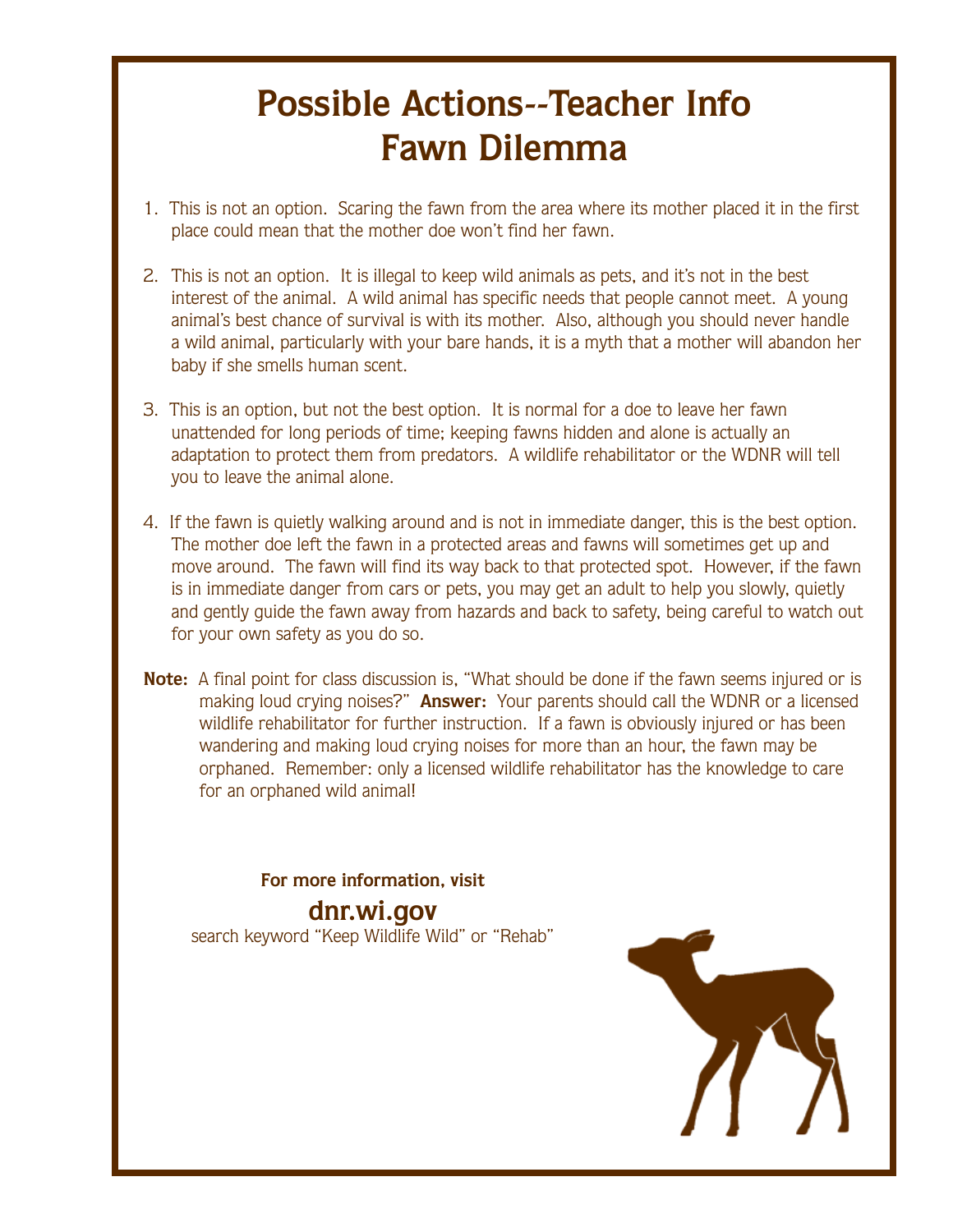#### **Possible Actions--Teacher Info Gosling Dilemma**

- 1. No! This decision is not a good one because children should NEVER touch, chase or capture wild animals, particularly with bare hands. Wild animals may carry diseases, parasites and fleas that can spread to people and pets. Only wildlife rehabilitators or adults under the direction of a licensed wildlife rehabilitator should try to capture a wild animal--once it has been determined that the animal is truly in need of help. Chasing wild animals stresses them, and depending on the animal, it may feel cornered or trapped and may turn on the chaser to defend itself. Also, keeping the gosling as a pet is illegal in Wisconsin. Only licensed wildlife rehabilitators may legally keep wild animals in captivity with the goal of raising young ones to maturity or healing sick or injured wild animals so that all may be returned to the wild.
- 2. Calling for help is an excellent decision. Even better is to first check out the Wisconsin DNR **Keep Wildlife Wild** webpage which has links to Wisconsin's licensed wildlife rehabilitators who can provide expert advice. The DNR webpage also has downloadable pdf files that discuss how to handle a situation in which you find what you think is an orphaned bird, mammal or fawn. If information cannot be obtained from the website, then call WDNR at 1-888-WDNR-INFo for additional help.
- 3. Chasing wild animals is never a good idea as mentioned in #1, above. In addition, there is no guarantee that the family group to which the lone gosling belongs is even in the area. So getting a gosling to the relative safety of water may not be all that is needed to save it. You should call WDNR or a licensed wildlife rehabilitator for advice.
- 4. The zoo may not want the animal--then what? At a minimum, the person finding the gosling should CALL first before just capturing it and taking it to the zoo. The zoo may or may not have a licensed wildlife rehabilitator on staff. Licensed wildlife rehabilitators are best trained and equipped for handling truly orphaned animals and they have the goal of releasing the animal back to the wild as soon as the animal is able to successfully care for itself. A life in the wild is a much better ending than being held captive in a zoo.
- **Note:** A final point for class discussion is, "What if the gosling is limping?" **Answer:** You should run home and ask your parents to call the WDNR or a licensed wildlife rehabilitator for further instructions. You should not try to pick up the injured gosling or care for its injury. Only licensed wildlife rehabilitators have the training and experience to treat injured wildlife.

![](_page_16_Picture_7.jpeg)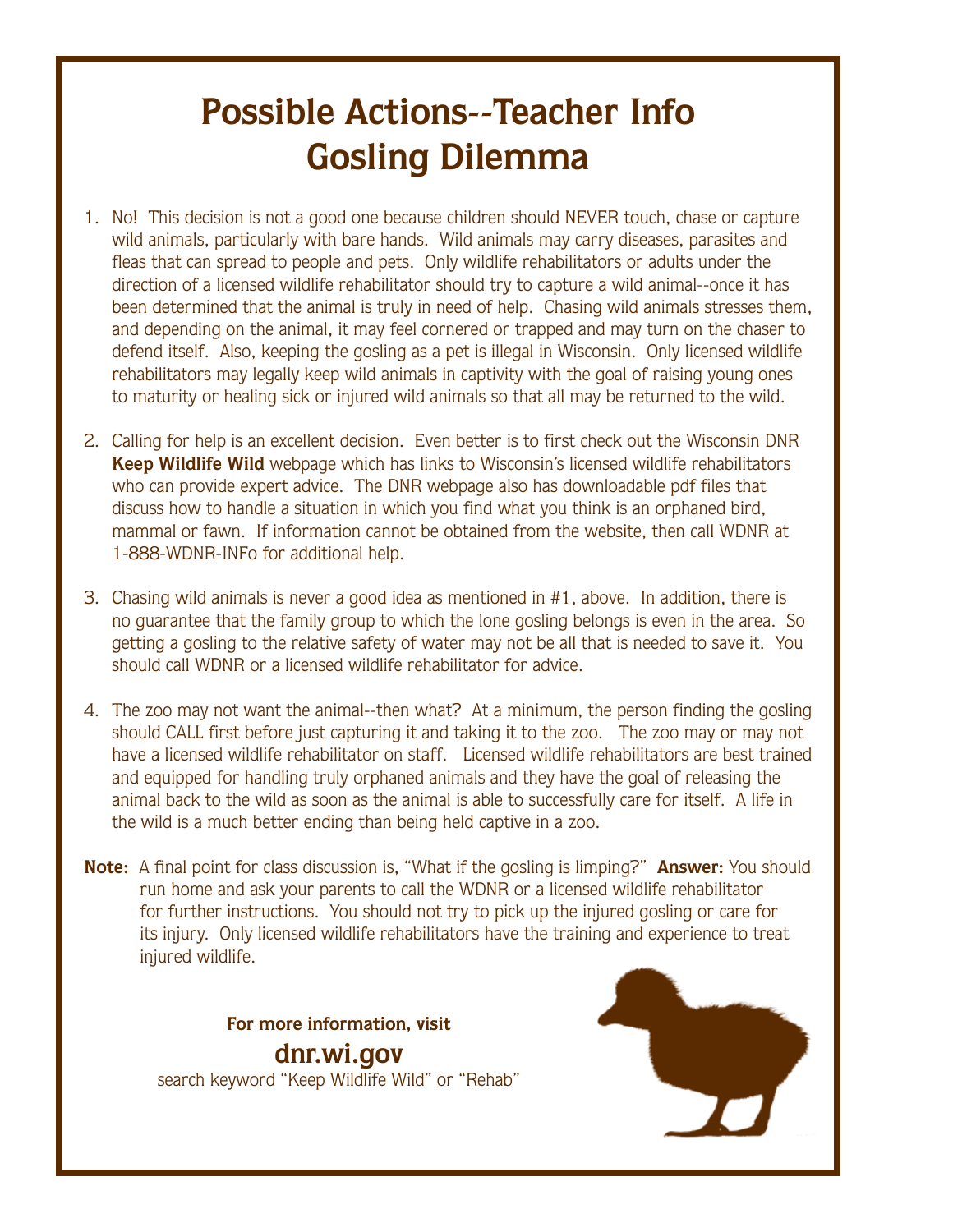#### **Possible Actions--Teacher Info Raccoon Kit Dilemma**

- 1. This decision is not a good one. You should never pick up a wild animal and bring it into your house. This is very stressful to the animal. Only licensed wildlife rehabilitators are certified to care for sick, injured or truly orphaned animals. You cannot learn enough about caring for a wild animal by merely reading some information you find on a website; it takes training and experience. Also, Wisconsin law says you have only 24 hours to have a wild animal in your possession. This allows you enough time to transfer the animal to a licensed wildlife rehabilitator who is expertly trained and experienced.
- 2. Telling your parents about the situation and asking them to contact WDNR or a licensed wildlife rehabilitator for advice is a good decision. Wildlife rehabilitators have the experience to be able to decide the best course of action.
- 3. Watching a wild animal from a safe and respectful distance is a good decision. However, you may be waiting a LONG time if you anticipate the mother raccoon's immediate return. She may do so, but only after dark. Contacting a licensed wildlife rehabilitator and asking their advice would be best. They can provide guidance on what to do if you don't see the mother return.
- 4. This alternative is not a good decision. You should **NEVER** pick up a wild animal, particularly with bare hands. Not only can wild animals kick, bite and scratch you, they also may carry diseases or parasites that you, your friends or your pets could catch. Since mammals do recognize human scent, picking up the young raccoon puts it at risk that a predator may smell your scent and discover--and attack--the young one.
- **Note:** A final point for class discussion is, "What if one of the kits is clearly injured?" **Answer:**  Your parents should call the WDNR or a licensed wildlife rehabilitator for further instructions. You should not try to pick up the injured kit or care for its injury. Only licensed wildlife rehabilitators have the training and experience to treat injured wildlife.

**For more information, visit** 

**dnr.wi.gov** search keyword "Keep Wildlife Wild" or "Rehab"

![](_page_17_Picture_8.jpeg)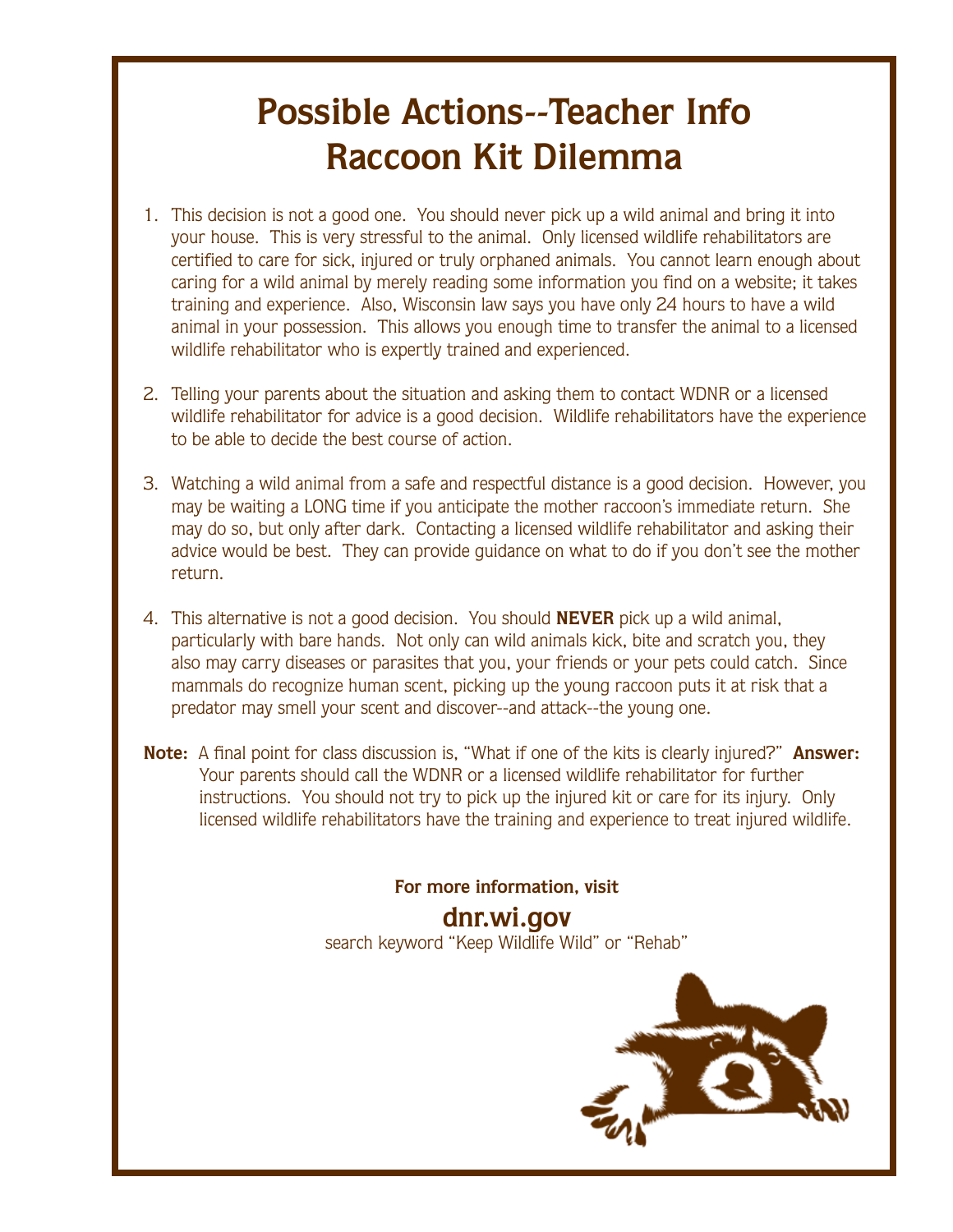## **Possible Actions--Teacher Info Duckling Eggs Dilemma**

- 1. No! Taking a duckling egg home to raise is not an appropriate action to take. It is not true that a wild animal mother will automatically reject an egg or baby animal if a person has touched it, leaving his or her scent behind. Most birds have a poor sense of smell. Sometimes inexperienced waterfowl may leave their nest if they sense their nest has been disturbed, but experienced mothers will generally remain faithful to their nest. The other inappropriate behavior is touching the egg in the first place. When dealing with wild animals, it is always best to observe from a safe and respectful distance to determine if help is needed. If a young animal truly needs help, then the person should contact a licensed wildlife rehabilitator as soon as possible. The list of rehabilitators may be found at the website listed below.
- 2. This decision is best. A wild mother usually remains committed to her nest--if her nest has not been disturbed. It is very likely that she will return if people leave the area as soon as possible.
- 3. This decision is not logical. The mother duck knows where she put her nest. She wouldn't have a clue where to look if you move the nest. In addition, by picking up the nest and eggs, you are leaving your scent behind, and while birds usually cannot detect your scent, a prowling predator like a raccoon, fox, or opossum could be inclined to check out the interesting new scent. Leave the nest where it is.
- 4. This decision is unwise because the mother duck will not return if you are in the area. Also, leaving your scent on the eggs will likely attract a ground predator to the nest. Also, there is increased risk of injuring the eggs if you pick them up.
- **Note:** A final point for class discussion is, "What if you find a lone mallard duckling?" **Answer:**  If you see a lone duckling or multiple ducklings without their mother, stop, look and listen for the mother and other siblings. If the rest of the family is not nearby or does not find the duckling(s) within an hour, please do not attempt to place a duckling with another duck family in the wild. If it is not the duckling's own family, the new "substitute" mother will reject the duckling and may even harm it by trying to drive it away.

![](_page_18_Picture_7.jpeg)